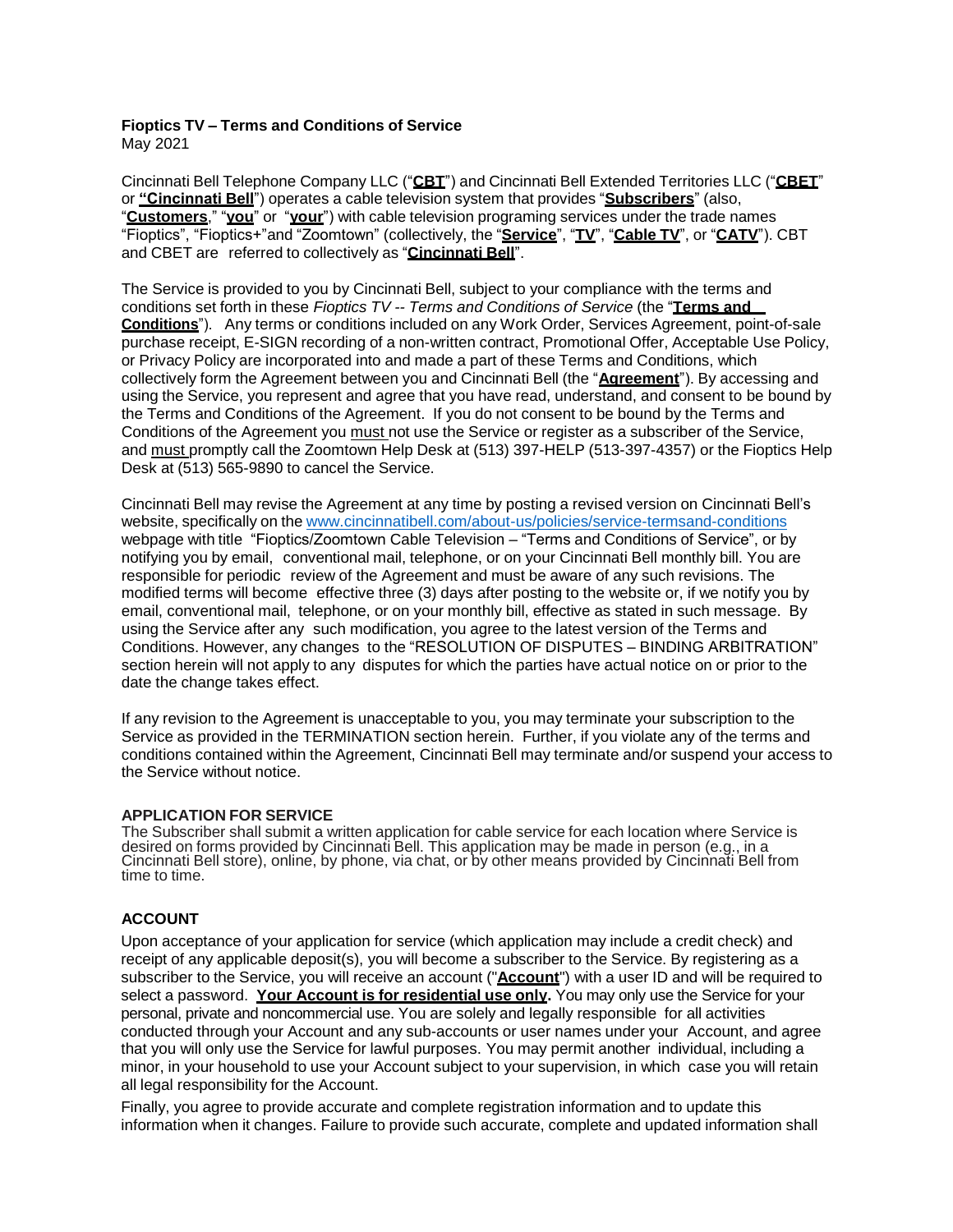constitute a breach of this Agreement and unauthorized access to the Service, and may result in immediate termination of your Account and subject you to civil and/or criminal liabilities.

# **PARENTAL CONSENT REQUIRED; USE OF SERVICE BY PERSONS YOUNGER THAN 18**

The Service is marketed to be purchased by adults, or with the consent of persons 18 or older. From time to time, parents and guardians may permit their children under 18 to use the Service. However, Cincinnati Bell does not knowingly allow anyone under 18 to provide any personally identifiable information, and Cincinnati Bell does not knowingly collect personally identifiable information from, anyone under 18 via the Service. Furthermore, the law would require us to obtain verifiable parental consent before knowingly collecting any personally identifiable information from children under the age of 13. While Cincinnati Bell does not collect personally identifiable information from children under the age of 13, all children should obtain permission from a parent or guardian before sending personal information via the Service. Any violation of this provision may constitute a breach of the Agreement and Cincinnati Bell, at its sole discretion, may suspend or terminate your access to the Service without notice.

# **ACKNOWLEDGEMENT OF INTELLECTUAL PROPERTY RIGHTS IN CONTENT**

The Service permits access to content ("Content") that is or may be protected by copyrights, trademarks, patents or other proprietary rights (including intellectual property) ("Rights") owned by Cincinnati Bell and other third parties. By utilizing the Service, you acknowledge:

- these Rights are valid and protected in all media existing now or later developed; and
- except as is explicitly provided otherwise, applicable copyright and other intellectual property laws shall govern your use of Content; provided, however, that such use does not grant you a license under any of the Rights in the Content described herein.

All such Rights are retained by Cincinnati Bell and its affiliates, and/or any third party owner of such Rights. Further, you agree that you may upload software files, message boards or otherwise transmit only Content that is not encrypted; content that is not subject to any Rights; and/or Content for which any holder of Rights has given express authorization for its distribution.

# **COMPLIANCE WITH THE DIGITAL MILLENNIUM COPYRIGHT ACT OF 1998**

You agree to fully comply with copyright law and all provisions of the Digital Millennium Copyright Act of 1998 (the "**DMCA**") and to fully cooperate with Cincinnati Bell in its efforts to comply with the DMCA. Cincinnati Bell may investigate any reported violation of its policies or complaints of infringement relating to your use of the Service and take any action that it deems appropriate. Such action may include, but is not limited to, issuing warnings, and suspension or termination of your Account and access to the Service. In the event that you believe that any third party has infringed on any copyrighted material of yours, you shall provide Cincinnati Bell with notice in compliance with the provisions of the DMCA. See our informational webpage "File a Notice of Claimed Copyright Infringement" available at: [http://www.cincinnatibell.com/customer\\_support/policies/dmca/.](http://www.cincinnatibell.com/customer_support/policies/dmca/) Furthermore, you agree that Cincinnati Bell shall have no liability until such time as such notice has been actually received. If Cincinnati Bell receives a valid notice that your use constitutes alleged infringement, Cincinnati Bell will take action consistent with the requirements of the DCMA, including but not limited to terminating your Account and access to the Service. Please refer to the *Cincinnati Bell Copyright Infringement Policy* for more information, available at: [http://www.cinbell.com/customer\\_support/policies/copyright\\_policy/](http://www.cinbell.com/customer_support/policies/copyright_policy/) .

# **PROVISION OF SERVICE**

Cincinnati Bell shall make every reasonable effort to provide CATV service to every Subscriber who applies for such service in the shortest practical period of time, and where CATV service is readily available. Cincinnati Bell's CATV services will only be extended into areas where Cincinnati Bell is duly authorized to provide service by the relevant franchising authority.

### **FEES AND CHARGES**

Upon acceptance by Cincinnati Bell of the Subscriber application for CATV service (which application may include a credit check), the Subscriber shall pay to Cincinnati Bell the applicable monthly service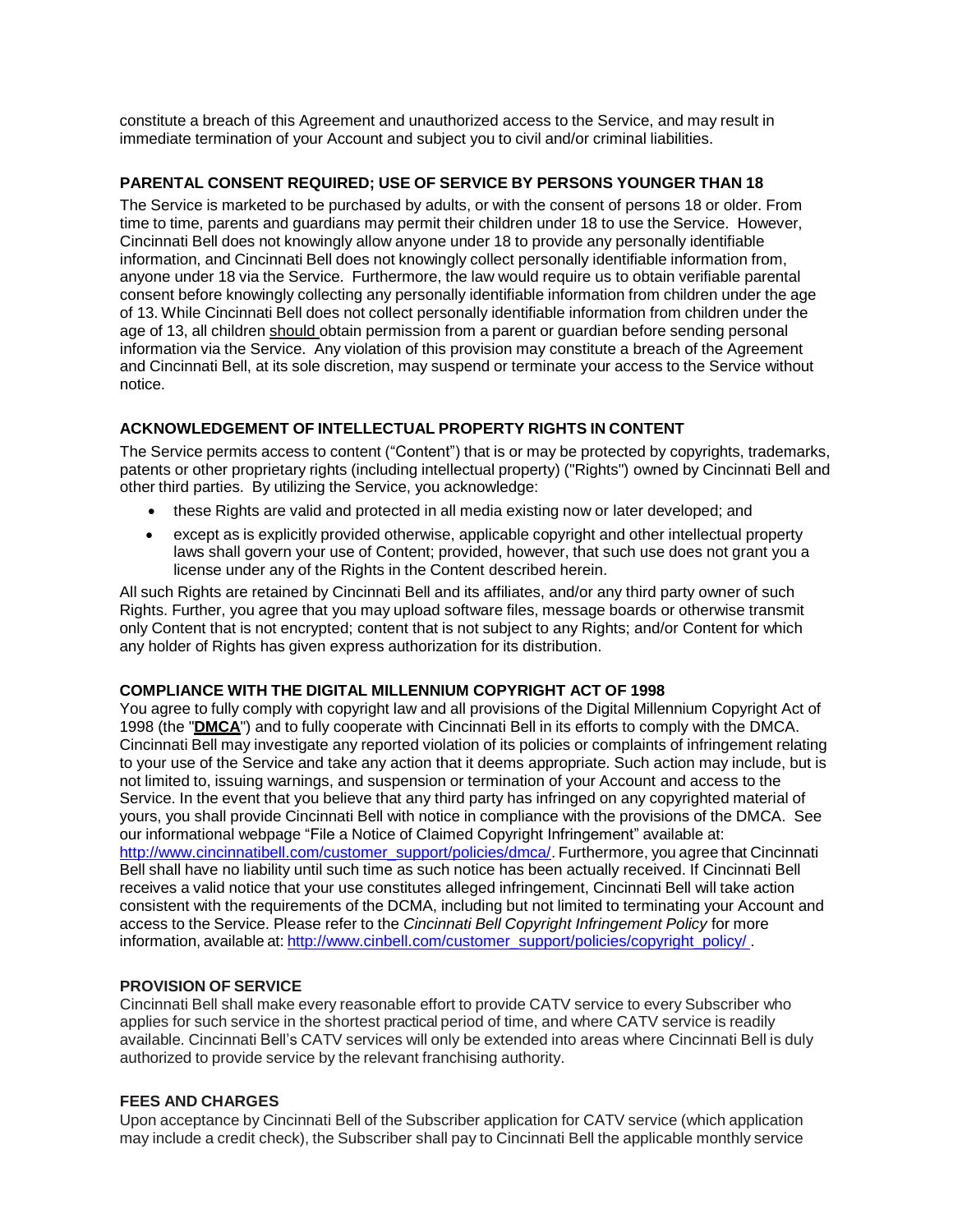fee, all security deposits, any equipment Iease fees or purchase costs, installation fees, activation fees, connection fees, and any other fees or charges due Cincinnati Bell. Any service, lease maintenance, purchase, installation, security deposits, and other charges for which the Subscriber is obligated shall be payable in advance. There is a minimum of thirty (30) days charged for each service provided.

# **SOFTWARE**

Cincinnati Bell grants you a limited, personal, noncommercial, nonexclusive and nontransferable license to use software (including software from third party licensors) that is: (1) installed on or downloaded to devices provided by Cincinnati Bell; (2) devices you own or control to which Cincinnati Bell authorizes downloading; and (3) access to and use of hosted services provided to you by Cincinnati Bell or its suppliers in conjunction with using your Service (collectively "Licensed Software") solely in connection with the Service. Cincinnati Bell or its suppliers may modify the Licensed Software at any time and for any reason, without notice, and may automatically downloaded and install such modifications without prior notice.

Your use of the Licensed Software is governed by this Agreement and other terms that may be provided to you in writing by Cincinnati Bell or the third-party Licensor from time to time. Your right to use the Licensed Software terminates upon termination of this Agreement or upon written termination by Cincinnati Bell. Any software license granted to you herein is for the object code version of the Licensed Software only, is without the right to sublicense and shall terminate immediately upon any termination of this Agreement or the applicable Service. Without limiting your obligations under law, you agree not to copy, modify, adapt, alter, translate, create derivative works, reverse engineer (except to the extent allowed under applicable law), disassemble, decompile, or otherwise attempt to reconstruct, obtain or perceive the source code from which any component of the Licensed Software is compiled or interpreted, and you hereby acknowledge that nothing in this Agreement shall be construed to grant you any right to use or otherwise obtain access to, any such source code. You may not take any steps to defeat any security measures in the Licensed Software. You may not make any unauthorized use of any content available through any Licensed Software. Any reproduction, distribution, sale, sublicense, transfer or use of the Licensed Software not expressly permitted by this Agreement or any other applicable terms is expressly prohibited. The Licensed Software is licensed and not sold to you. Cincinnati Bell and its suppliers retain title to and ownership of the Licensed Software and other intellectual property rights in and to the Licensed Software.

To the extent required by the license for the open source components of any Licensed Software ("Open Source Software"): (i) the terms of such license will apply to such Open Source Software instead of the terms of the license grant in this Agreement; and (ii) any restrictions prohibited by such license that are contained in this Agreement will not apply to such Open Source Software. Acknowledgements, licensing terms, and disclaimers for such Open Source Software are contained in a "Legal" or similar screen.

### **OWNERSHIP OF EQUIPMENT AND MATERIALS**

All equipment and materials, unless purchased from Cincinnati Bell, or unless such property is incorporated in, becomes an integral part of, or is permanently attached to the Subscriber's premises, shall remain the property of Cincinnati Bell. You may not modify, disassemble, or otherwise tamper with any Cincinnati Bell equipment or property. Video streaming devices such as Amazon Fire sticks, Apple TV or similar devices purchased by the customer will remain their property.

### **RESPONSIBILITY FOR CINCINNATI BELL'S PROPERTY**

The Subscriber agrees not to tamper with any of Cincinnati Bell's wiring or equipment, to extend lines, or alter in any manner any Cincinnati Bell property. The Subscriber also shall receive Cincinnati Bell's CATV service with the understanding that she will adequately safeguard all Cincinnati Bell properties upon the Subscriber's premises from alteration and abuse by others, and that she will not hire or permit anyone other than authorized Cincinnati Bell personnel to perform any work on Cincinnati Bell's property, equipment, and facilities.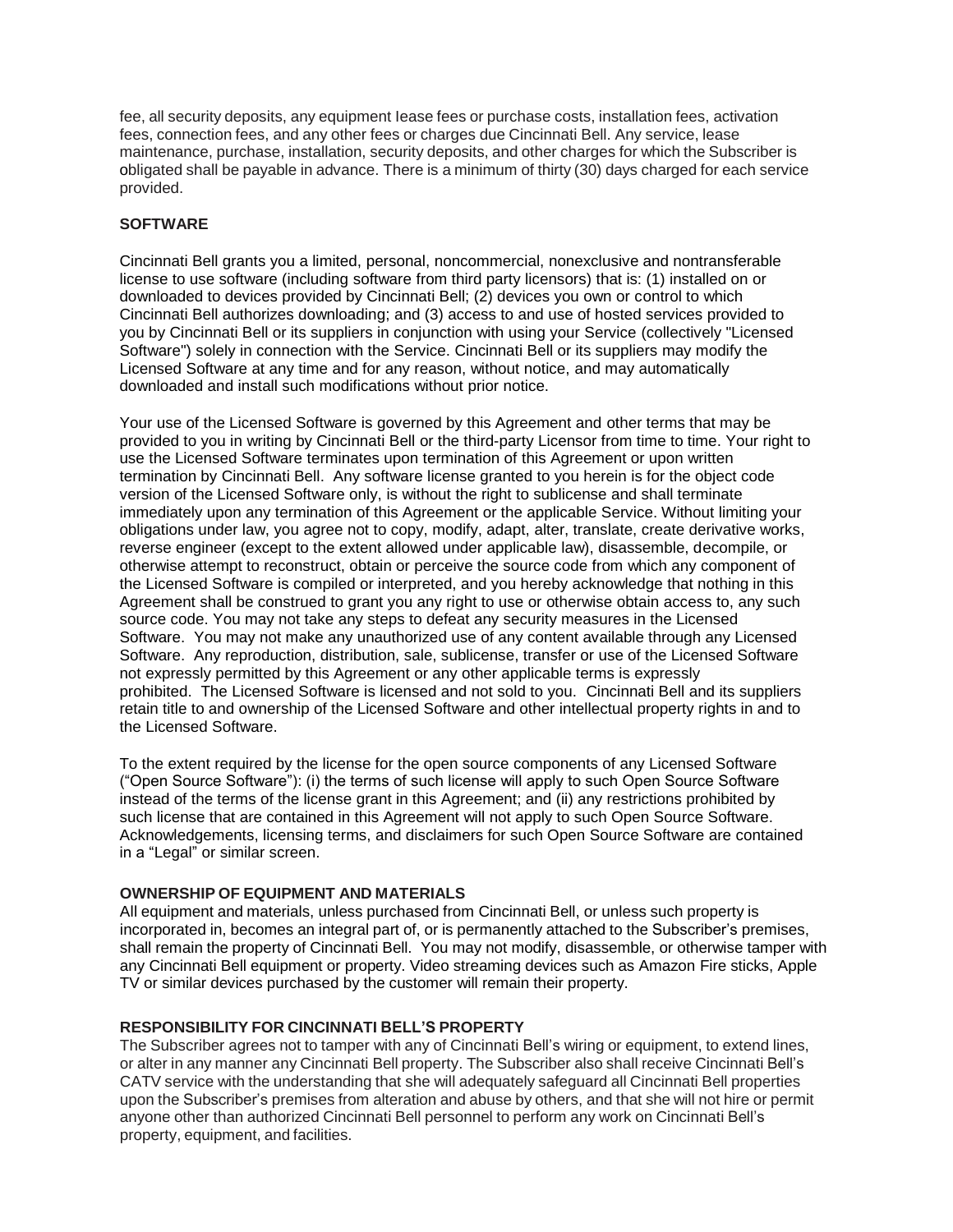### **EQUIPMENT RETURN**

Whenever service is terminated, the Subscriber shall return any Equipment to Cincinnati Bell. If the returned Equipment is received by Cincinnati Bell and is found to be in satisfactory working condition, and Subscriber has paid all service charges and any other applicable fees or charges (including after 12 months of good payment history, if applicable), Subscriber shall be entitled to the original amount of the deposit for the equipment, without interest or earnings. If the returned equipment is received by Cincinnati Bell and is not found to be in satisfactory working condition, or if said equipment has been opened, tampered with, defaced, or damaged (normal wear and tear excepted) said equipment deposit shall not be returned to the Subscriber but shall be retained by Cincinnati Bell and applied toward the cost of its repair or replacement. The Subscriber understands, notwithstanding any other provision contained in these rules and regulations to the contrary, that any equipment provided is and shall remain the property of Cincinnati Bell, and must be returned to Cincinnati Bell at any time service is terminated or discontinued. Failure to return equipment within fifteen (15) days after service is terminated or discontinued will result in a non-returned equipment charge being assessed to Subscriber's account as follows:

- 1. Amino 7 Series Set Top Boxes (Atom/Orbit) \$200 per set top box
- 2. All other Set Top Boxes \$125 per set top box
- 3. Fioptics+ Set Top Boxes \$100 per set top box
- 4. Remotes and power cables \$20 per item
- 4. Damaged remote replacement cost \$9.99

In the event that Subscriber returns the Equipment during the term and desires to use his or her own Subscriber-owned gateway, Subscriber understands and agrees that the video service will be provided on an as-is basis, with no express or implied warranties including the warranty of merchantability or of fitness for a particular purpose.

### **Bring Your Own Device**

Cincinnati Bell recommends using Cincinnati Bell provided equipment, as our devices are specially configured to provide optimum service allowing the best support possible. For Fioptics+ customers, Cincinnati Bell requires at least one Cincinnati Bell video streaming device per household. Cincinnati Bell allows the use of additional customer-owned video streaming devices, however, Cincinnati Bell cannot guarantee device compatibility and functionality with the Fioptics+ platform. Use of any streaming/downloading functionality is for your personal and private use. Unauthorized transfers or distribution of copyrighted works is a violation of these terms and may be a violation of copyright. There are penalties for copyright infringement if you violate applicable copyright laws. To the extent permitted, in order to stream and/or transfer content (such as from one device to another, or from a Cincinnati Bell device to your mobile device), your devices may all need to be on the same local network.

If a CBT technician is required to dispatch to a residence to handle an issue with a non-Cincinnati Bell video streaming device, charges will apply to such services.

#### **WIRING REQUIREMENTS**

No wiring will be installed by Cincinnati Bell within any wall or attic space unless specifically requested by Subscriber and agreed to by both parties. The Subscriber, at his option, may choose to install the wiring within walls and/or attic spaces at his own expense. In such instance, the Subscriber shall install such wiring to specifications and satisfaction of Cincinnati Bell and the National Electrical Code.

If Subscriber does not own the premises at which service is to be installed, Subscriber represents that she has obtained necessary permission from the premise owner to install Cincinnati Bell's equipment (including, without limitation, equipment attached to the outside of the premises). Subscriber further agrees to indemnify Cincinnati Bell from all claims of the owner in connection with the installation and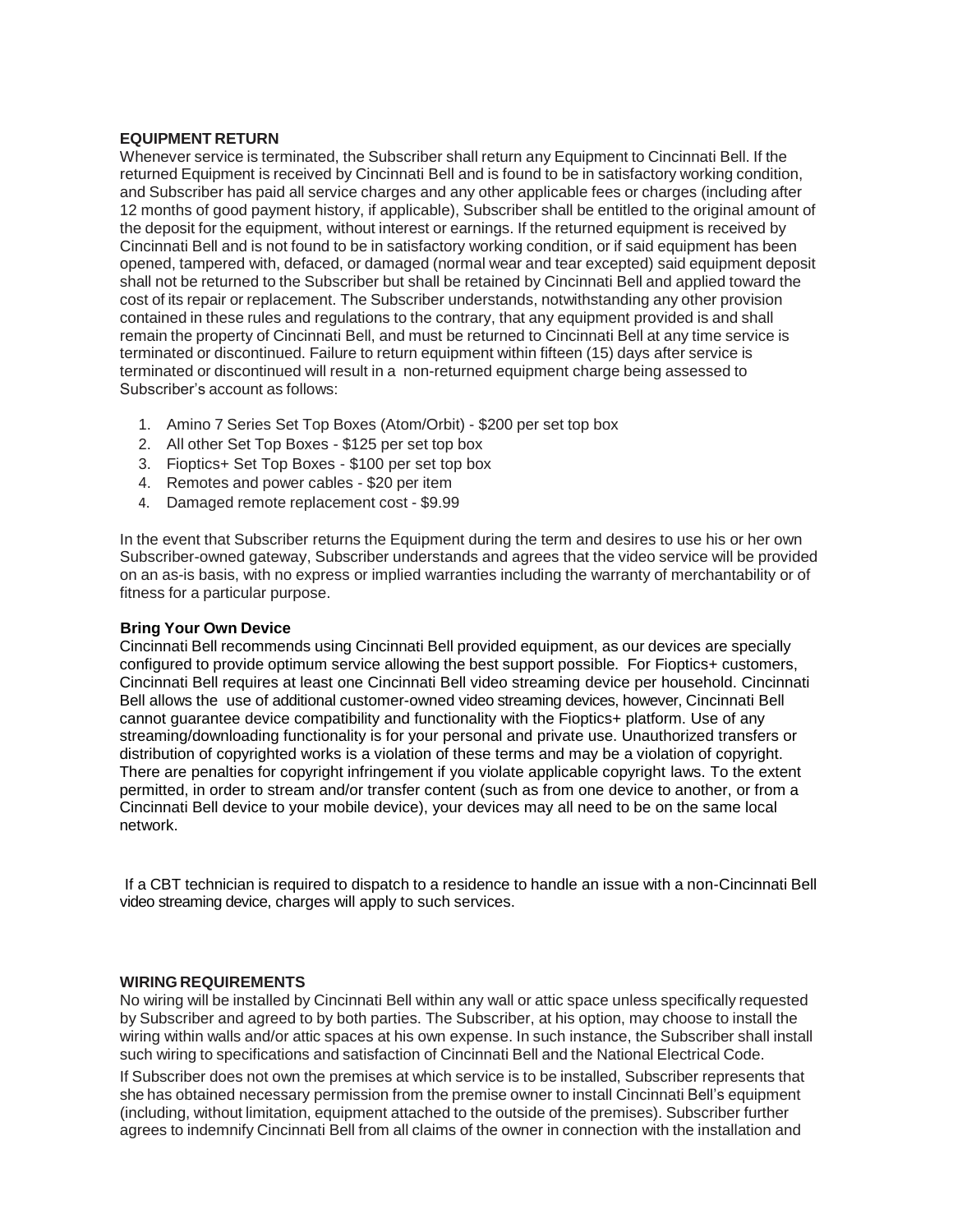provision of services.

### **RIGHT OF ACCESS**

The Subscriber, upon acceptance of application for CATV service by Cincinnati Bell, grants permission for Cincinnati Bell, its agents and employees, to enter upon the property of the Subscriber for the purpose of installation, inspection, maintenance, testing, and repair of the cable service to the Subscriber's premises and, upon service being cancelled for any reason, the Subscriber grants permission for Cincinnati Bell, during reasonable hours, to enter upon the premises and remove all equipment and material belonging to Cincinnati Bell and to discontinue service thereto. Placement of equipment including the optical network terminal (ONT) may vary depending on premise configuration.

# **WARRANTIES AND REPAIRS OF CINCINNATI BELL EQUIPMENT**

Cincinnati Bell will repair and/or replace defective equipment (excluding the replacement of batteries) as long as such damage was not caused by misuse or other the maintenance or repair of Subscriber provided equipment, including but not limited to television sets, VCRs or other video equipment, remote controls, keyboards, stereos or other audio equipment, telephones or A/B switches. A service charge may be imposed if damage to Cincinnati Bell Equipment is due to negligent use or abuse or if no fault is discovered in System or Equipment. In addition, an equipment charge may be imposed for the repair or replacement of any lost, stolen or damaged Equipment. Cincinnati Bell makes no warranties, with respect to equipment or service provided by Cincinnati Bell or with respect to the Equipment compatibility with any Subscriber-owned equipment.

# **BATTERY BACK-UP**

Fioptics service requires an optical network terminal device (an "**ONT**") that requires use of your electrical power. The ONT is a media converter that is installed by Cincinnati Bell during your Fioptics installation. The ONT that is installed will convert fiber-optic light signals to copper/electric signals to deliver you with TV service. If the ONT is unplugged, or in the event of a power outage, the Service will be inoperable. The ONT is capable of battery back-up that can power voice service for up to 8 hours. If a battery backup has been installed (subject to installation fees), the subscriber is responsible for the replacement of the battery.

### **PENALTIES FOR UNAUTHORIZED SERVICE**

If unauthorized service is discovered by Cincinnati Bell, the cost will be billed to the Subscriber for an estimate of CATV services delivered, including the cost of inspection, investigation, reconnection, and cost of repair to Cincinnati Bell's facilities, all of which must be paid in full before service can be reestablished or restored. You will not disguise the place of your residence or the location of your use of any service or attempt to circumvent technological measures or gain unauthorized access through hacking, password mining or any other means.

### **MONTHLY SERVICE CHARGES**

The Subscriber shall pay Cincinnati Bell a one-time pro-rated monthly service charge from date of installation to the end of that billing cycle. Thereafter, the Subscriber shall pay Cincinnati Bell the full monthly service charge applicable to the services rendered, which amount shall be due as shown on the monthly billing statement.

Subscriber agrees to timely pay all monthly bills. Any amount outstanding after the due date on the Subscriber bill shall be deemed a "past due balance".

Monthly service charges are subject to change at any time, although Cincinnati Bell will provide Subscriber at least thirty (30) days advance, written notice before instituting an increase in service rates. Failure to pay charges invoiced may result in discontinuance of service to Subscriber.

### **LATE PAYMENT FEES**

Late payment fees will be assessed on any past due balance of \$10.00 or more. For past due balances of \$10.00 but less than \$647.50, the fee will be calculated: (A) for customers with internet and video service, or only internet service or only video service, as \$12.95; and (B) for customers with home phone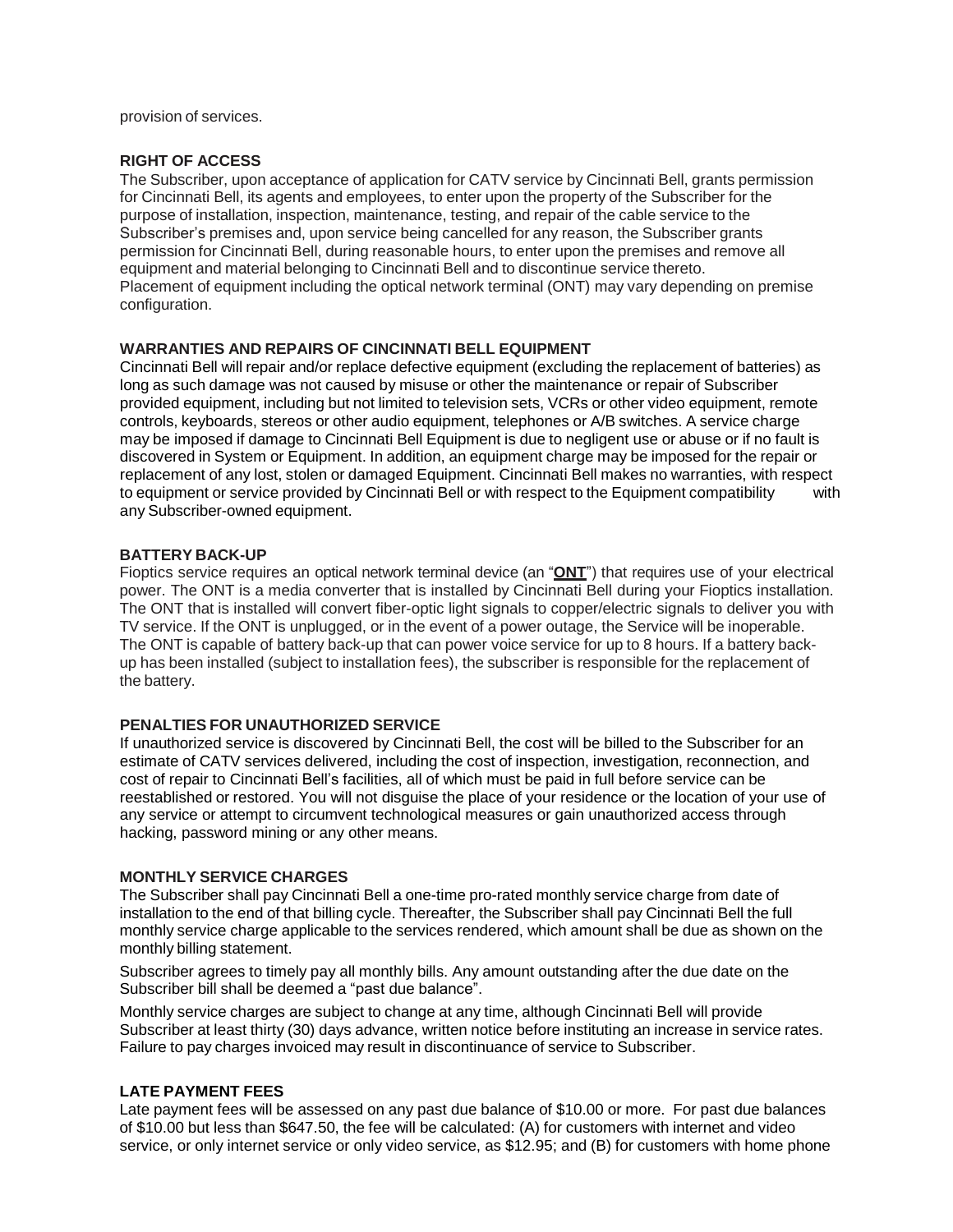service, video service and internet service or home phone service and video service, or home phone service and internet service, as \$12.95 plus 2% of the past due internet/video balance. The fee for all past due balances of \$647.50 and greater will be calculated as 2% of the past due balance.

The late payment fee will be added to the past due balance and included in future billing cycles.

# **RESTORAL OF SERVICE CHARGE**

Cincinnati Bell may charge a restoral of service charge for subscribers that have had their video service suspended or disconnected for nonpayment of service. The Restoral of Service Charge is \$49.99.

#### **DISPUTE PROCESS FOR BILLING DISAGREEMENTS**

In the event of a disagreement about a Customer bill, please contact Cincinnati Bell Customer Care at 513-565-2210 or 888-CIN-BELL (246-2355).

Customer satisfaction is of the utmost importance to Cincinnati Bell, and it is our policy to fully investigate and resolve, to our satisfaction, all customer billing disagreements lodged within 60 days of the original due date.

Unless an investigation has been initiated through a customer inquiry, Cincinnati Bell reserves the right not to issue refunds or credits after the expiration of this sixty-(60) day period, except where required by law or regulation.

#### **CANCELLATION BILLING POLICY**

Cincinnati Bell may disconnect all or part of (e.g. Video on Demand, Pay-Per-View) the subscriber's video service for nonpayment of undisputed monthly service charges that are not paid in full by the due date shown on the bill. Cincinnati Bell will provide the subscriber with a minimum of ten (10) days advance, written notice of a disconnection of all or part of the subscriber's service, except where disconnection has been requested by the subscriber, is necessary to prevent theft of service, or is necessary to reduce or prevent signal leakage as described by 47 CFR §76.61. Cincinnati Bell will not disconnect all or part of a subscriber's video service for nonpayment until the bill is at least fourteen (14) days past due.

Cancellation Billing Policy: The monthly charge for service will not be prorated for the final partial month of service. The full monthly service fees will apply, even if your service is active for only a partial month.

Cincinnati Bell does not anticipate that you will fail to pay for the Service(s) on a timely basis, and we do not extend credit to customers. Any fees, charges, and assessments due to late payment or nonpayment are liquidated damages intended to be a reasonable advance estimate of our costs resulting from late payments and non-payments. These costs will be difficult to calculate or to predict when we set such fees, charges, and assessments, because we cannot know in advance: (a) whether you will pay for the Service(s) on a timely basis, if ever; (b) if you do pay late, when you will actually pay; and (c) what costs we will incur because of your late payment or non-payment.

#### **PREMIUM, PAY-PER-VIEW, AND VIDEO ON-DEMAND SERVICES**

Certain technical requirements must be met in order for premium (e.g., HBO, Showtime, Cinemax, Starz, Encore, etc.) and pay-per-view services to function properly. Specifically, Customer must utilize a Cincinnati Bell set-top-box. Customer's Account must be current and in good standing.

The Subscriber may also elect to purchase pay-per-view events and/or video on demand movies from time to time; however, in no instance will a Subscriber be permitted to receive this service if an amount is shown to be past due on the Subscriber's account. In addition, no refund for any pay-perview event/movie will be granted once the event/ movie has been received by Subscriber. Fioptics+ customers must initiate pay-per-view and transactional video on demand purchases from their Cincinnati Bell provided Fioptics+ set top box. Once purchased, those assets will be available to view on customer provided devices.

### **PROMOTIONAL DISCOUNT**

Your bill may reflect a promotional discount to Cincinnati Bell standard pricing (a "Promotion"). The specific terms of each Promotion may vary and will supersede these terms. A certain dollar amount discount for a certain number of months against Cincinnati Bell standard pricing,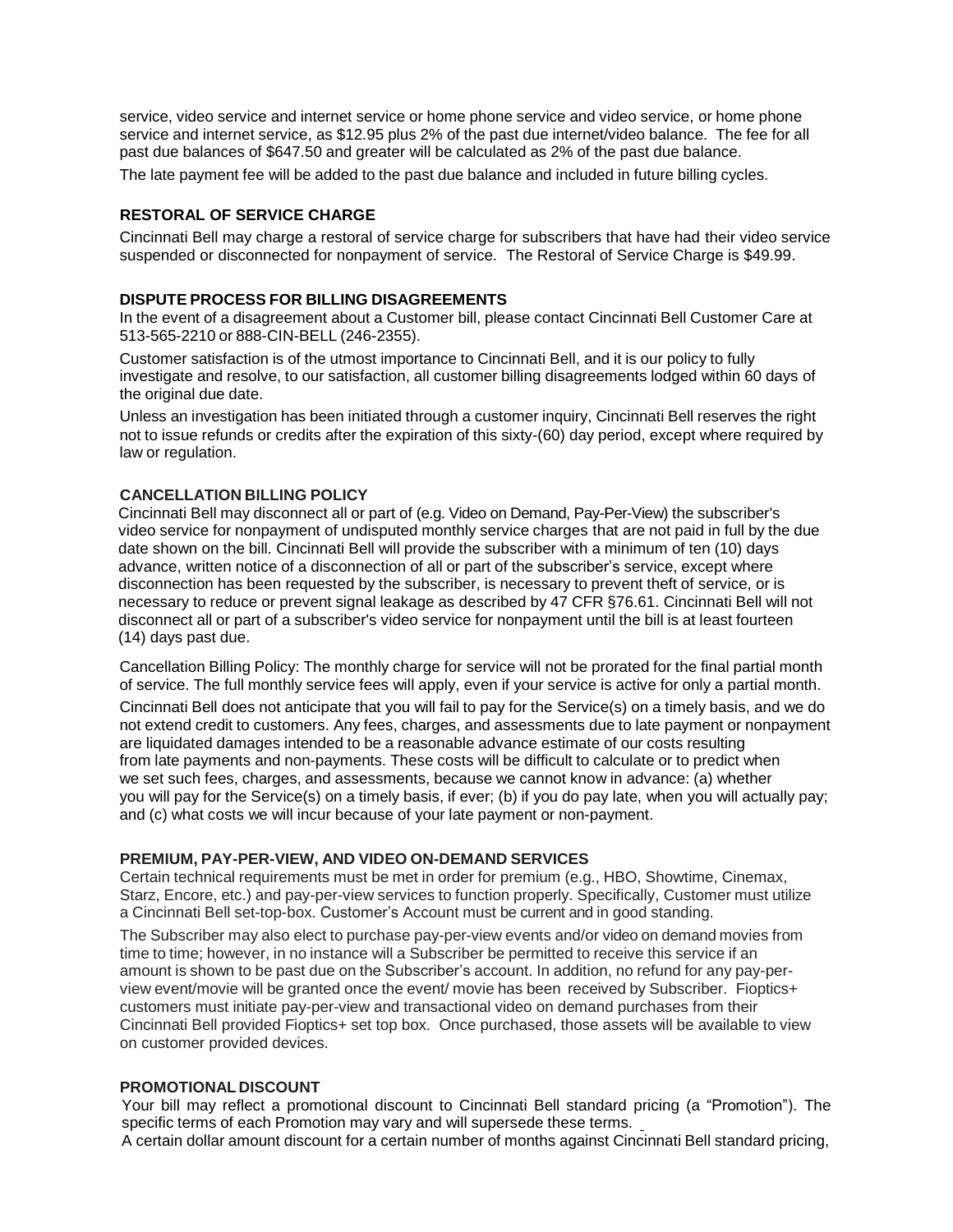and-

- 1. Require purchase of a certain service or bundle of services at or above a certain monthly price for a certain number of months.
- 2. Promotion(s) will end or decrease at the end of the promotional period depending on the Promotion offered.

Removal or changing of Cincinnati products after receiving a Promotion could result in forfeiting the entire Promotion.

Promotions are not available in all locations. Moving locations could result in change or forfeiting Promotions.

Promotions may vary by location, by time of year, products available at location, whether adding a new product, sales channel offering Promotion, and products ordered.

To be eligible for Promotion(s), you must be enrolled in eBill. To sign-up for eBill sign into MyAccount or call or the Fioptics Help Desk at (513) 565-9890.

Cincinnati Bell standard pricing is subject to change. Cincinnati Bell will provide you with at least thirty (30) calendar days' prior written notice before such a change.

# **CHANGE OF OCCUPANCY OR OWNERSHIP**

The Subscriber shall notify Cincinnati Bell of any change of occupancy or ownership of Subscriber's premises promptly upon its occurrence. Nothing in these rules and regulations shall be construed to give the Subscriber the right to sell or assign, or the successor tenant or occupant to acquire, any rights to use any of the equipment or service provided by Cincinnati Bell.

# **LIMITATION OF CINCINNATI BELL'S LIABILITY**

YOU EXPRESSLY AGREE BY YOUR USE OF THE SERVICE THAT YOUR USE OF THE SERVICE, ITS CONTENT, AND RELATED SERVICES AVAILABLE ON OR LINKED TO THE CINCINNATI BELL, ZOOMTOWN, OR FIOPTICS WEB SITE AND ALL EQUIPMENT AND SOFTWARE ARE PROVIDED TO YOU "AS IS" AND WITHOUT WARRANTIES OF ANY KIND, EITHER EXPRESS OR IMPLIED, INCLUDING BUT NOT LIMITED TO THE IMPLIED WARRANTIES OF MERCHANTABILITY, FITNESS FOR A PARTICULAR PURPOSE, OR NON-INFRINGEMENT.

CINCINNATI BELL DOES NOT WARRANT THAT ANY OF THE SERVICE, EQUIPMENT, LICENSED SOFTWARE OR OTHER EQUIPMENT AUTHORIZED BY CINCINNATI BELL FOR USE IN CONNECTION WITH THE SERVICE WILL PERFORM AT A PARTICULAR SPEED, BANDWIDTH OR DATA THROUGHPUT RATE, OR WILL BE UNINTERRUPTED, ERROR-FREE, SECURE, OR FREE OF VIRUSES, WORMS, DISABLING CODE OR CONDITIONS, OR THE LIKE. CINCINNATI BELL SHALL NOT BE LIABLE FOR LOSS OF YOUR DATA, OR IF CHANGES IN OPERATION, PROCEDURES, OR SERVICES REQUIRE MODIFICATION OR ALTERATION OF YOUR EQUIPMENT (INCLUDING ANY OTHER EQUIPMENT AUTHORIZED BY CINCINNATI BELL FOR USE IN CONNECTION WITH THE SERVICE), RENDER THE EQUIPMENT OBSOLETE OR OTHERWISE AFFECT ITS PERFORMANCE.

Cincinnati Bell is not responsible and shall not be liable for the listings or the advertisements contained on the Web Site, and Cincinnati Bell does not:

- Guarantee the accuracy, completeness, usefulness or adequacy of any other web sites, services, goods or advertisements that may be linked to the Web site;
- Make any endorsement, express or implied, of any other web sites, services, goods or advertisements that may be linked to the Web Site;
- Check for licenses with respect to licensed professions or trades prior to publishing advertisements and does not assume the responsibility for monitoring the use of trademarks, certifications, or other rights of third parties; NOR
- Warrant that the Service will be uninterrupted or error-free or that defects in the Service will be corrected. The Service and any Equipment or software made available are provided on an "as is" basis.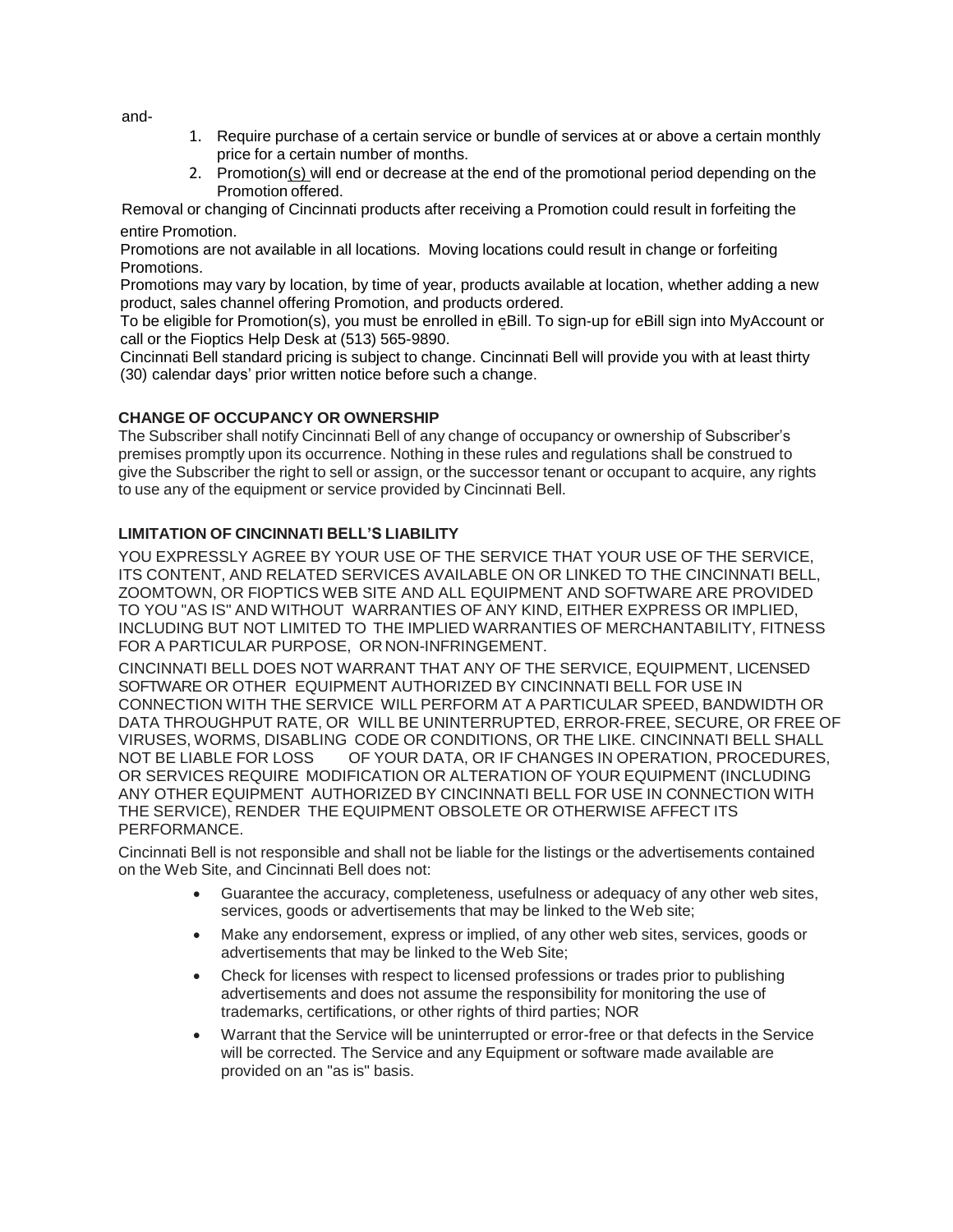IN NO EVENT SHALL CINCINNATI BELL NOR ITS AFFILIATES BE LIABLE FOR ANY DAMAGES WHATSOEVER, INCLUDING SPECIAL, INDIRECT, CONSEQUENTIAL, OR INCIDENTAL DAMAGES FOR: (I) BUSINESS INTERRUPTION, OR LOSS OF PROFITS, REVENUE, USE OR DATA, WHETHER BROUGHT IN CONTRACT OR TORT, ARISING OUT OF OR CONNECTED WITH THE SERVICE, WEB SITE, OR THE USE, RELIANCE UPON, OR PERFORMANCE OF ANY MATERIAL CONTAINED IN OR ACCESSED FROM THE WEB SITE, EVEN IF CINCINNATI BELL OR ITS AUTHORIZED REPRESENTATIVES HAVE BEEN ADVISED OF THE POSSIBILITY OF SUCH DAMAGES; AND/OR (II) ANY CLAIM ATTRIBUTABLE TO ERRORS, OMISSIONS, OR OTHER INACCURACIES IN THE SERVICE AND/OR MATERIALS OR INFORMATION DOWNLOADED THROUGH OR HYPERLINKED FROM THE SERVICE.

IN ADDITION TO THE FOREGOING, EXCEPT FOR THOSE LIABILITIES THAT MAY NOT BE DISCLAIMED UNDER APPLICABLE LAW, CINCINNATI BELL DISCLAIMS ALL LIABILITY FOR ANY LIABILITIES, LOSSES, DAMAGES, COSTS OR EXPENSES (WHETHER ARISING IN CONTRACT, TORT (INCLUDING NEGLIGENCE) OR UNDER ANY OTHER CAUSE OF ACTION) SUFFERED OR INCURRED BY ANY PERSON IN CONNECTION WITH ANY THIRD-PARTY EQUIPMENT, PRODUCT OR SERVICE: (I) ON BEHALF OF AND FOR THE BENEFIT OF CINCINNATI BELL'S SUPPLIERS; AND (II) FOR ITSELF.

For purposes of this section, "Cincinnati Bell" is deemed to include: Cincinnati Bell Telephone Company LLC; Cincinnati Bell Extended Territories LLC; their parent company; the respective subsidiaries and affiliates of each; and the directors, officers, employees, agents, representatives, subcontractors, and suppliers of each of them.

By using the Service you are agreeing to these terms. This limitation of liability and these disclaimers of warranties allocate the risks of the Agreement between us and you. Cincinnati Bell relies on this allocation, which is reflected in the pricing of the Services, and is an essential element of the basis of the bargain between us.

### **INDEMNIFICATION**

You agree to defend, indemnify, and hold harmless Cincinnati Bell, its affiliated companies and their respective directors, officers, employees and agents from all liabilities, actions, suits, proceedings, claims, damages and expenses, including without limitation, reasonable attorney's fees, arising from or relating to your use of the Service, the Web Site and your Account. Cincinnati Bell reserves the right, at its own expense, to assume the exclusive defense and control of any matter otherwise subject to indemnification by you hereunder, and in such event, you shall have no further obligation to provide indemnification for such matter.

#### **DISCLAIMER REGARDING PROGRAMMING CONTENT OR CHANGES**

The Subscriber shall not hold Cincinnati Bell responsible nor liable for programming content, nor for any changes, additions, or deletions in its programming or time schedule associated therewith. Cincinnati Bell shall give Subscriber at least thirty (30) days advance, written notice before removing a channel from the programming lineup except if such removal is caused by circumstances beyond Cincinnati Bell's control.

### **SCOPE**

A copy of the rates, rules and regulations under which CATV service will be supplied is open to inspection by the general public at the office of Cincinnati Bell. A hard copy of Cincinnati Bell's rules and regulations and applicable rate schedule shall be furnished to each Subscriber without charge, upon request.

### **INTERRUPTION OR DISCONTINUANCE OF SERVICE DUE TO USE OF NON-CINCINNATI BELL FACILITIES**

In order to provide service, Cincinnati Bell shall occasionally make use of poles owned in whole or in part by other utilities, both power and telephone, the continued use of which is in no way guaranteed. In the event the continued use of such poles is denied for any reason, Cincinnati Bell will make every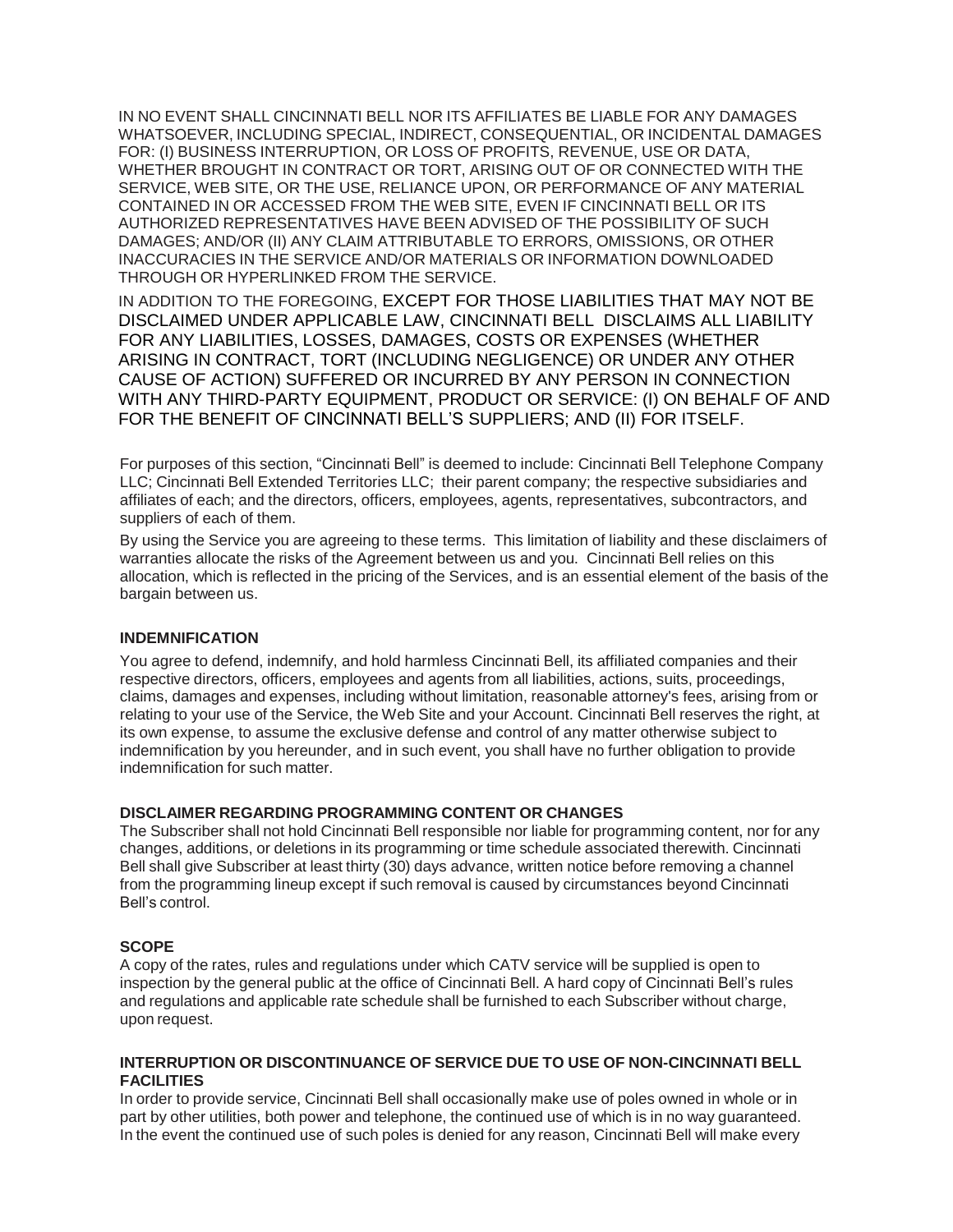reasonable effort to provide service over alternative routes and facilities. The Subscriber agrees that she will make no claims or undertake any action against any utility, including Cincinnati Bell, if the service provided to the Subscriber is interrupted or discontinued for this reason.

# **LOCATION OF OVERHEAD FACILITIES**

Unusual circumstances to the contrary, Cincinnati Bell's overhead CATV service drop to the Subscriber premises shall be located as closely to the point of electrical service attachment as is safe and practicable.

# **OUTAGES & INTERRUPTIONS**

Cincinnati Bell will restore CATV service to its Subscribers within seventy-two (72) hours after a Subscriber reports a service interruption or other problem when such problem is found to be the fault of Cincinnati Bell's system and/or equipment, provided the cause is not a natural disaster. If the service interruption is caused by Cincinnati Bell and lasts for more than four (4) hours in a given twenty-four (24) hour period, Cincinnati Bell may give the Subscriber a credit for each day that the Subscriber is without service.

In the event Cincinnati Bell dispatches any of its personnel to investigate any Subscriber complaint or outage, and the problem is determined to be caused by the Subscriber's television receiver or other Subscriber-owned facilities, the Subscriber may be charged the cost of time and transportation, but in no event shall said charge be less than \$14.95.

# **REPRODUCTION OF PROGRAMMING**

The Subscriber shall not record or tape any of the programming provided by Cincinnati Bell, nor shall the Subscriber allow any other person to do so, except for the personal use of the Subscriber. Subscriber agrees that the programs and other services provided by Cincinnati Bell will be utilized solely for Subscriber's personal, non-commercial use and will not be duplicated except in compliance with applicable law.

# **RESOLUTION OF DISPUTES – BINDING ARBITRATION**

Please read this section carefully. It affects rights that you may otherwise have. It provides for resolution of most disputes through arbitration instead of court trials and class actions. Arbitration is final and binding and subject to only very limited review by a court. This arbitration clause shall survive termination of this agreement.

### **i. Binding Arbitration**

This provision is intended to be interpreted broadly to encompass all disputes or claims arising out of our relationship. Any dispute or claim, including those against any of our subsidiary, parent, or affiliate companies, arising out of or relating to this Agreement, our Privacy Policy, our Acceptable Use Policy, or the CATV Service or any equipment used in connection with the CATV Service (whether based in contract, tort, statute, fraud , misrepresentation or any other legal theory) will be resolved by binding arbitration except that (1) you may take claims to small claims court if they qualify for hearing by such a court, or (2) you or we may choose to pursue claims in court if the claims relate solely to the collection of any debts you owe to us.

### **ii. Arbitration Procedures**

You must first present any claim or dispute to us by contacting Customer Care to allow us an opportunity to resolve the dispute. You may request arbitration if your claim or dispute cannot be resolved within 60 days. The arbitration of any dispute or claim shall be resolved by binding arbitration administered by JAMS (formerly known as Judicial Arbitration and Mediation Services, Inc.) under its rules and procedures in effect when the claim is filed. The rules and procedures and other information, including information on fees, may be obtained from JAMS' website [\(www.jamsadr.com\)](http://www.jamsadr.com/) or by calling JAMS at 949-224-1810. You and we agree that this Agreement evidences a transaction in interstate commerce and this arbitration provision will be interpreted and enforced in accordance with the Federal Arbitration Act and federal arbitration law. Unless you and we agree otherwise, any arbitration will take place in the county seat for the county in which your billing address is located. At either party's election, the arbitration shall be held telephonically. As set forth below, you and we both agree that any arbitration will be solely between you and Cincinnati Bell, not as part of a consolidated, class-wide, or representative claim (that is, not brought on behalf of or together with another individual's claim). An arbitrator may award any relief or damages (including injunctive or declaratory relief) that a court could award, except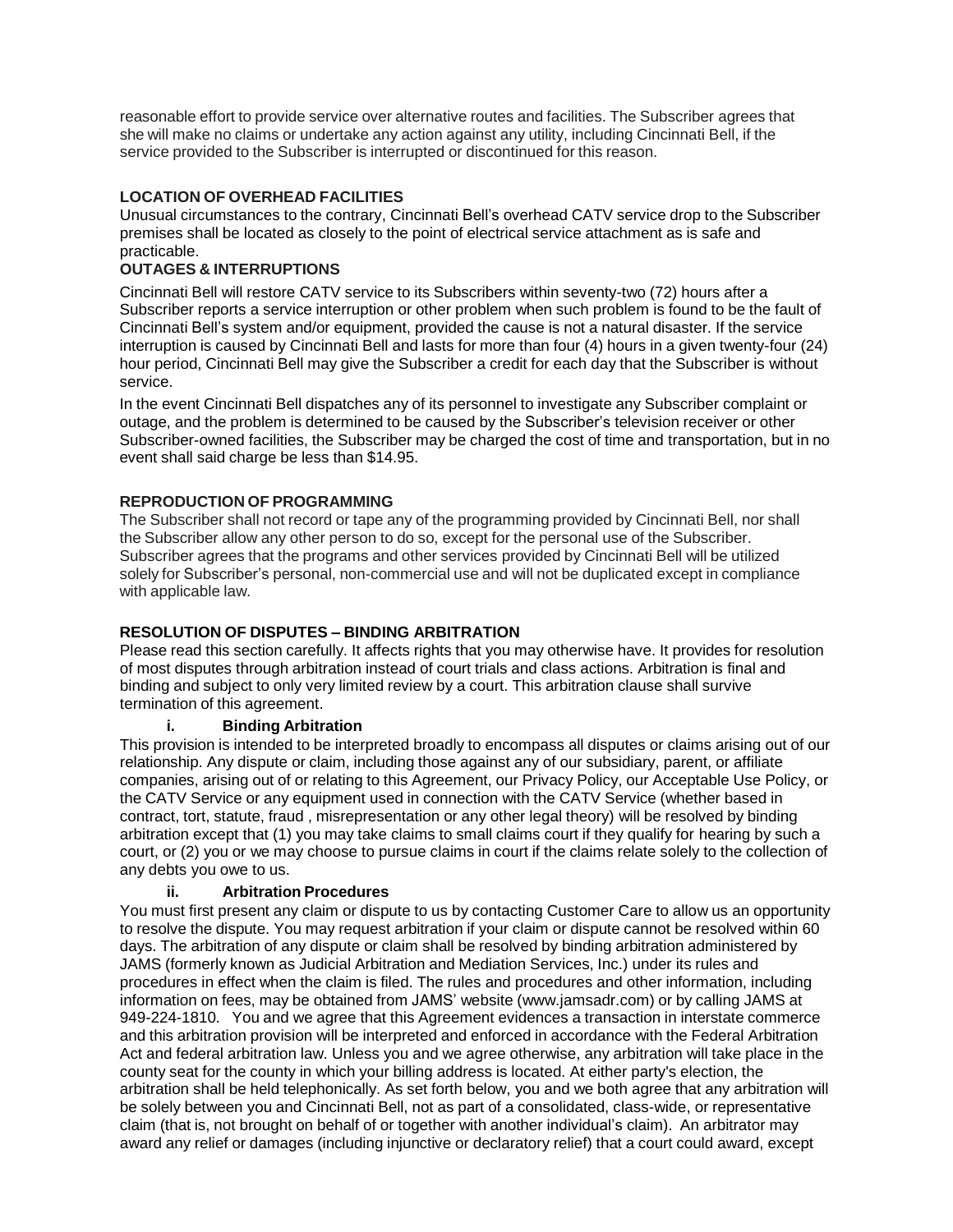an arbitrator may not award relief in excess of or contrary to what this Agreement provides and may not order relief on a consolidated, class-wide, or representative basis. Except as set forth in subparagraph iv, below, if any portion of this arbitration clause is determined to be inapplicable or invalid by a court, arbitrator, or state or federal agency with proper jurisdiction, then the remainder shall still be given full force and effect. Judgment on any arbitration award may be entered in any court having proper jurisdiction. Both you and we agree that all issues relating to the validity of this agreement to arbitrate will be decided by a court (including but not limited to the substantive scope of our agreement to arbitrate or whether consolidated, class-wide, or representative arbitration is allowed), and do not intend to confer any such powers on an arbitrator.

# **iii. Costs of Arbitration**

For claims of less than \$1,000, you will be obligated to pay \$25 and we will pay all other administrative costs and fees. For claims over \$1,000 but under \$75,000, you will be obligated to pay your share of the arbitration fees, but no more than the equivalent court filing fee for a court action filed in the jurisdiction where your billing address is located. For arbitrations in excess of \$75,000, all administrative fees and expenses of arbitration will be divided equally between you and us. In all arbitrations, each party will bear the expense of its own counsel, experts, witnesses, and preparation and presentation of evidence at the arbitration.

# **iv. Waiver of Class Actions**

By this Agreement, both you and we are waiving certain rights to litigate disputes in court. You and we both agree that any arbitration will be conducted on an individual basis only and not on a consolidated, class-wide, or representative basis or the like. If for any reason any court, arbitrator, or state or federal agency with proper jurisdiction holds that this restriction is unconscionable or otherwise unenforceable, then we both agree: (i) that this agreement to arbitrate will be invalidated and terminated and the dispute must be brought in court; and (ii) you and we both waive, to the fullest extent allowed by law, any right to pursue any claims on a class or consolidated basis or in a representative capacity. In the event that this arbitration agreement is invalidated and terminated in accordance with this subparagraph iv, both you and we agree to submit to the jurisdiction of the United States District Court for the Southern District of Ohio with venue in Cincinnati, Ohio, or in the alternative, to the jurisdiction of the Hamilton County Court of Common Pleas located in Cincinnati, Ohio.

# **v. Limitations Period**

Any arbitration or legal action with respect to any and all claims or causes of action related to or arising out of this Agreement must be brought within two years after the cause of action arises, or within the applicable statutory period of time, whichever is shorter. This limitations period does not apply to any given cause of action when the statutory limitations period for that cause of action cannot be waived, restricted or otherwise limited by you.

### **TERMINATION**

Either you or Cincinnati Bell may terminate your Account at any time and for any reason whatsoever.

Other than disputing your bill in accordance with the "DISPUTE PROCESS FOR BILLING DISAGREEMENTS" section, your only right with respect to any dissatisfaction with the Service is to terminate your Account by delivering notice to Cincinnati Bell. Any such notice of termination will be effective upon its actual receipt by Cincinnati Bell.

If this limitation is ruled inapplicable or invalid by a court, arbitrator, or state or federal agency with proper jurisdiction, then the remainder of the Agreement shall still be given full force and effect.

### **WAIVER**

No waiver by either party of any breach by the other party of any of its covenants, obligations, or agreements under this Agreement and no waiver by either party of any term or condition of this Agreement shall be a waiver of any subsequent breach or failure or of any other covenant, obligation, agreement, term or condition, nor shall any forbearance to seek a remedy for any breach or failure be a waiver of any rights and remedies with respect to such or any subsequent breach or failure.

### **SEVERABLEPROVISIONS**

In the event any portion of these terms and conditions should be declared invalid by any court of competent jurisdiction, such invalidity shall not affect the remaining portions hereof, which shall continue effective.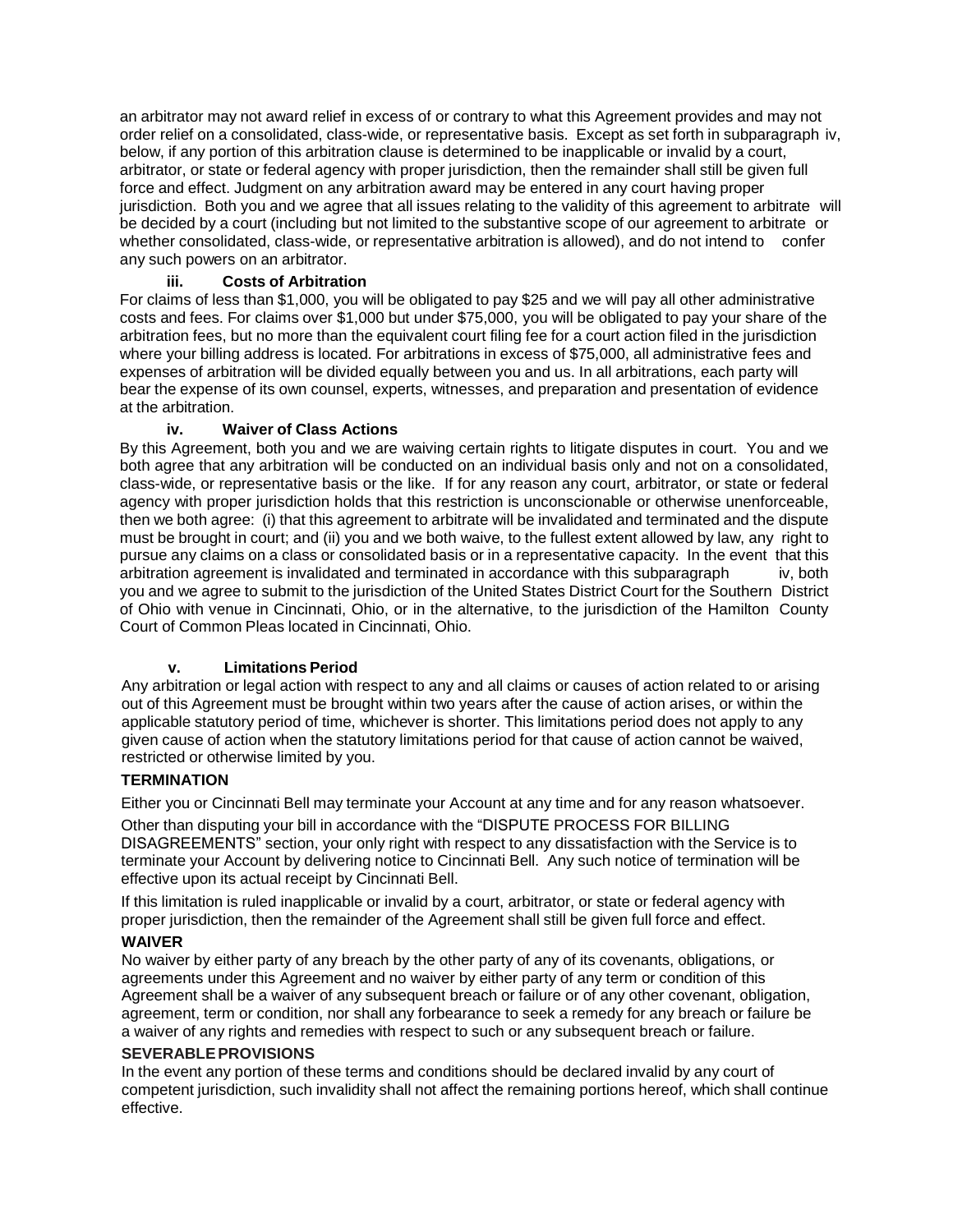### **Additional Fioptics+ Limitations/Restrictions**

Fioptics+ utilizes Cloud DVR technology and requires a Fioptics+ set top box. When used wirelessly, the Fioptics+ set top box signal quality and range may vary depending on interference, obstructions, and home construction. If signal quality or range is not sufficient, additional wiring or additional equipment may be required. A minimum of one receiver and a maximum of ten receivers are allowed per account.

Video streams are utilized and provisioned over your internet connection. Available bandwidth may restrict the resolution and the number of concurrent TV streams delivered to home at any one time; impacting the number of programs a customer can watch at the same time. Some channels are not available in all areas. When streaming from your Cincinnati Bell home network verses out of home network, channel availability will change based on programmers' rights and are subject to change without notice. Fioptics+ TV service may not be available at all Cincinnati Bell service locations. Google is a trademark of Google LLC.

Fioptics+ utilizes Cloud DVR technology and is available for an additional monthly DVR storage fee. Downgrading DVR storage tier or recording content without available storage will result in either the deletion of recorded content or content not being recorded at all. When content is deleted, the oldest recorded content will be the first, unless specified to keep 'as long as possible.' All content, even content marked 'keep as long as possible,' will automatically be deleted as space is needed for new recordings. Deleted content may be recoverable in the "Recently Deleted" folder for up to 3 days.

Fioptics+ includes access to the Fioptics+ App for Android and Apple mobile devices, as well as Amazon Fire, AppleTV and Android TV devices. Not all devices are supported and availability on any particular mobile/consumer devices is outside of Cincinnati Bell's control and is subject to change at any time without notice. Features and functionality of Fioptics+ and the Fioptics+ App are subject to change without prior notice. Cincinnati Bell reserves the right to determine the timing and content of software updates for both the Fioptics+ set top box and Fioptics+ streaming app, which may be automatically downloaded and installed by Cincinnati Bell without prior notice to you. We do not endorse or warrant the performance of any included third-party apps or advertised third-party products or services which are accessible from the Fioptics+ set top box or your Fioptics+ App. Use of third-party apps on Fioptics+ set top boxes is subject to the terms of use and privacy policy of the app provider. You should read and understand how your private information will be used before using the third-party app.

You may register a maximum of 8 unmanaged (customer owned) personal devices. A maximum of 5 unmanaged devices can concurrently stream live content depending on access rights of the channels being viewed. You can manage your registered devices by logging into your MyCincinnatiBell account. Cincinnati Bell reserves the right to determine which unmanaged devices are allowed to function with Fioptics+ service. To see which devices are currently compatible please visit CincinnatiBell.com.

### **FIOPTICS CABLE TELEVISION PRIVACY NOTICE**

Cincinnati Bell Telephone Company LLC ("CBT") and Cincinnati Bell Extended Territories LLC ("CBET") operate a cable television system that provides subscribers ("Customers," "you" or "your") with cable television programing services, Internet access and phone services under the trade names "Fioptics", "Fioptics+" and "Zoomtown." CBT and CBET are referred to collectively as "Cincinnati Bell."

The Cable Communications Policy Act of 1984 (the "Cable Act") governs collection, use and disclosure of personally identifiable information about Customers. Other federal laws may also apply, including the Electronic Communications Privacy Act of 1986, as amended, ("ECPA") and section 702 of the Federal Telecommunications Act of 1996, as amended, ("Telecommunications Act"). This notice informs Customers of our policies regarding personally identifiable information and other sensitive information we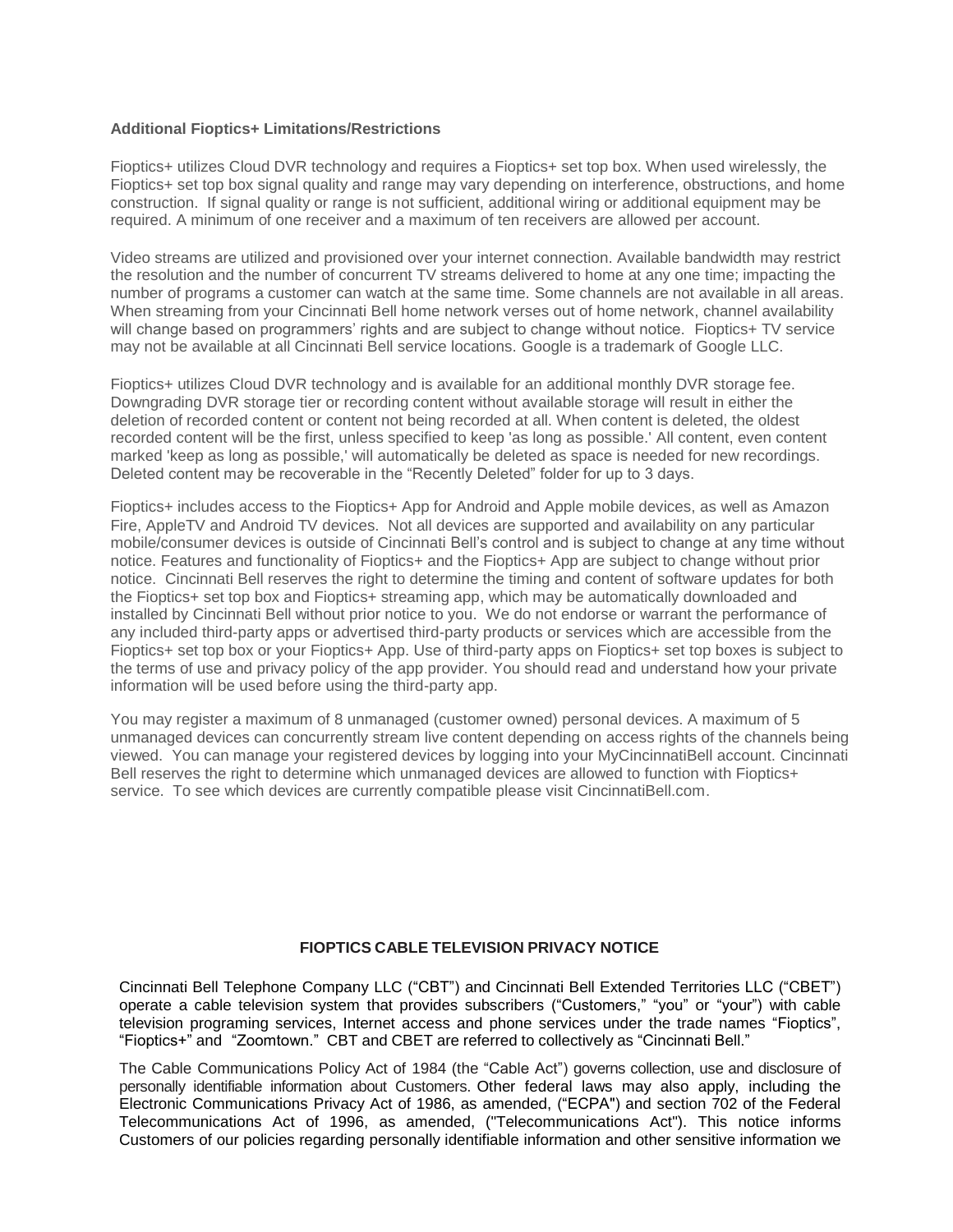obtain in the course of providing our services that are subject to the privacy provisions of the Cable Act or other federal law. This notice informs you of:

- The nature of the personally identifiable information we collect and the way we use this information
- Under what circumstances we may disclose personally identifiable information and to whom
- How long we maintain personally identifiable information
- How you may obtain access to your personally identifiable information AND
- Your rights under the Cable Act concerning personally identifiable information

### **I. COLLECTION AND USE**

#### **What is personally identifiable information?**

Personally identifiable information is information that identifies a particular person such as a name, postal address or telephone number. It can also include information that is linked to a person's identify such as activities and transactional history. It does not include information that does not permit an individual to be identified or contacted. Non-personally identifiable information includes information that Cincinnati Bell aggregates about Customer usage or is collected in an anonymous form.

This notice addresses the personally identifiable information that you have furnished to us or that we have collected when you use the Cincinnati Bell cable system that we collect when we provide services to you.

#### **What kind of personally identifiable information does Cincinnati Bell collect?**

We collect personally identifiable information about you with your prior written or electronic consent or when necessary to obtain information in order to render a service you receive or to detect unauthorized reception of cable communications. This personally identifiable information may include, but is not necessarily limited to, the following:

- o Name o Driver's license number
	-
- o Address (service and billing) o Social Security number
- $\circ$  Telephone numbers  $\circ$  Credit card and/or bank account number
- o E-mail address o Bank account information for billing
	- o Other similar account information

If you are also a telephone customer who receives phone service over our cable system, our practices with respect to certain proprietary network information (CPNI) are disclosed in our CPNI Notice, which may be viewed at <http://www.cincinnatibell.com/fioptics/user-guides/>

We may also collect other information about your account including billing, payment, and deposit history; credit reports; correspondence and telephone conversations with you; maintenance and complaint information; information about the services to which you subscribe and your use of those services; information about the purchases you make over the system; and records indicating the types and number of devices you use to connect to the system (e.g., televisions, modems, set-top boxes, and computers/devices). Additionally, if you rent your residence, we may have a record of whether landlord permission was required to install our cable service facilities as well as your landlord's name and address.

#### **What kind of information do you collect if I use interactive or transactional services?**

When you use our interactive or other transactional television services such as Video On Demand programming, our system automatically collects certain information on your use of these services. This may include information required to change your television channel, review listings in an electronic program guide, and pause or fast-forward through certain On Demand programs, among other information. It may also include other information such as the specific service features you use and the time spent using them.

#### **How does Cincinnati Bell use personally identifiable information?**

Generally, Cincinnati Bell uses this information as necessary to conduct business activities related to providing cable and other services to you, to help us detect theft of service and for tax, legal, accounting and other purposes related to our business of providing service. More specifically, we use personally identifiable information for the following business purposes:

- To ensure that you are receiving the services you ordered;
- To improve the quality of Cincinnati Bell's service and to make improvements or upgrades when necessary;
- To confirm that you are being properly billed;
- To provide you with technical support and for system maintenance;
- To inform you of new products or services that may be of interest to you provided by Cincinnati Bell or others, subject to applicable law and any "opt-out" choice you make as described below;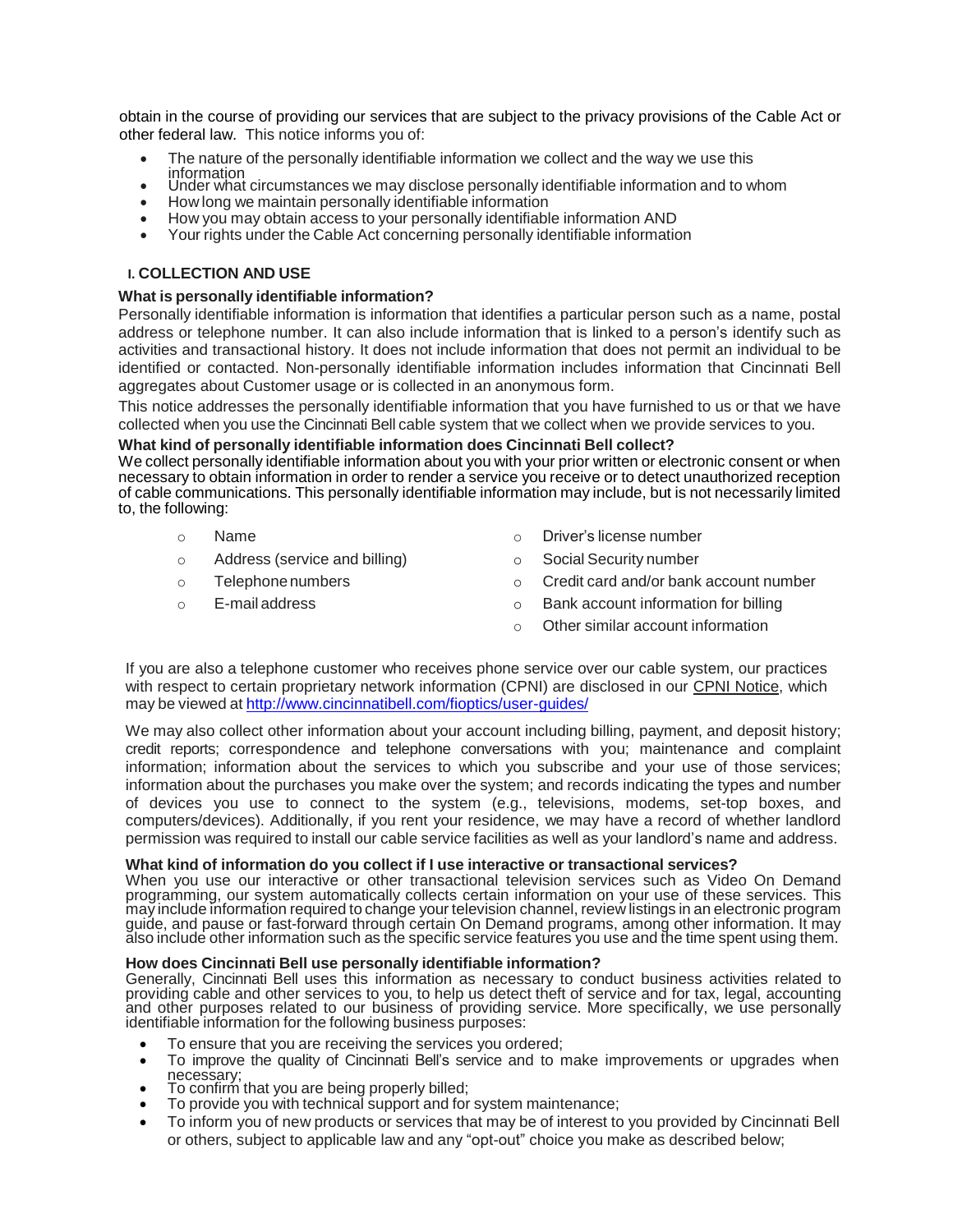- To prevent fraud, including the unauthorized use of the service or violations of applicable policies and terms of service; AND
- To ensure our own compliance with the law.

As a necessary part of Cincinnati Bell's provision of certain services such as Internet access service, transactional video products such as pay-per-view, video on demand or Internet-based video players to which we may provide access, any video service that uses a set-top box, or phone service provisioned over our cable system, Cincinnati Bell automatically captures and stores information that may include, but is not limited to, your viewing selection, including date and time; the websites you visit; the dates, times and length of your Internet visits or telephone calls; the Internet, messaging or e-mail addresses or telephone numbers that you communicate with; and the text of e-mail or other electronic communications you send or receive using our Internet access service. Any personally identifiable information that may be derived from these logs is subject to the policies described in this Notice and to our obligations under the ECPA and other applicable law.

Additionally, we may use personally identifiable information about you without your consent to protect our customers, employees, or property, in emergency situations, to enforce our rights under our terms of service and policies, in court or elsewhere, and as permitted by law.

### **II. DISCLOSURE**

# **Does Cincinnati Bell disclose personally identifiable information to others?**

We may disclose personally identifiable information about you with your prior written or electronic consent. Under the Cable Act, we also may disclose personally identifiable information to other parties (such as our affiliates, vendors, and agents) when it is necessary to conduct a legitimate business activity related to the cable service or other services Cincinnati Bell provides to you. For example, we may engage third parties to assist us in billing and collections, administration, surveys, marketing, service delivery and customization, maintenance and operations, and fraud prevention. We may also disclose personally identifiable information about you to outside auditors, regulator, programming/content providers as well as entities controlled by or under common control with Cincinnati Bell. We may also disclose information in non-personally identifiable or aggregate formats, such as ratings surveys and service usage and other statistical reports, which do not personally identify you, your particular viewing habits, or any transaction you have made over our system. The frequency of our disclosure of personally identifiable information depends upon the particular business needs activity for which it is disclosed.

Similarly, if we (or our parent company) enter into a merger, acquisition, or sale of all or a portion of our assets, subscribers' personally identifiable information will, in most instances, be transferred as part of the transaction.

The Cable Act also authorizes Cincinnati Bell to disclose limited personally identifiable information to others including charities, marketing organizations, or other businesses for cable or non-cable "mailing list" or other purposes. Any "mailing list" or related disclosure that we may make is limited to disclosure of your name and address. Such information does not reveal the extent of any viewing or use of cable or other services or the nature of any transaction made over our cable system. If you do not want your information provided to non-cable related third parties, you can opt-out of such disclosures by following the instructions at: <https://www.cincinnatibell.com/about-us/consumer-information/third-party-data-sharing>

### **When is Cincinnati Bell required to disclose personally identifiable information by law?**

We may be required by law to disclose personally identifiable information about you without your consent and, in some cases, without notice to you in order to comply with a valid legal process such as a subpoena, court order, or warrant.

The Cable Act may require that we disclose personally identifiable information to a third party or governmental entity in response to a court order or other legal process. If a court order is sought by a nongovernmental entity, we may be required to notify you of the court order and your opportunity to appear in court and contest the order. If a court order or other legal process is sought by a governmental entity, the Cable Act requires that we disclose the information to the government unless the records sought involve your video programming selections, in which case you will be given the opportunity to appear and contest any claims made in support of the court order or legal process.

#### **Can I limit or prohibit Cincinnati Bell's use of my personally identifiable information?**

You may contact CINCINNATI BELL at the customer care number referenced on your bill to ask us to put you on our "Do Not Call" or "Do Not Mail" lists so that you do not receive marketing or promotional telephone calls or mail from us or our agents.